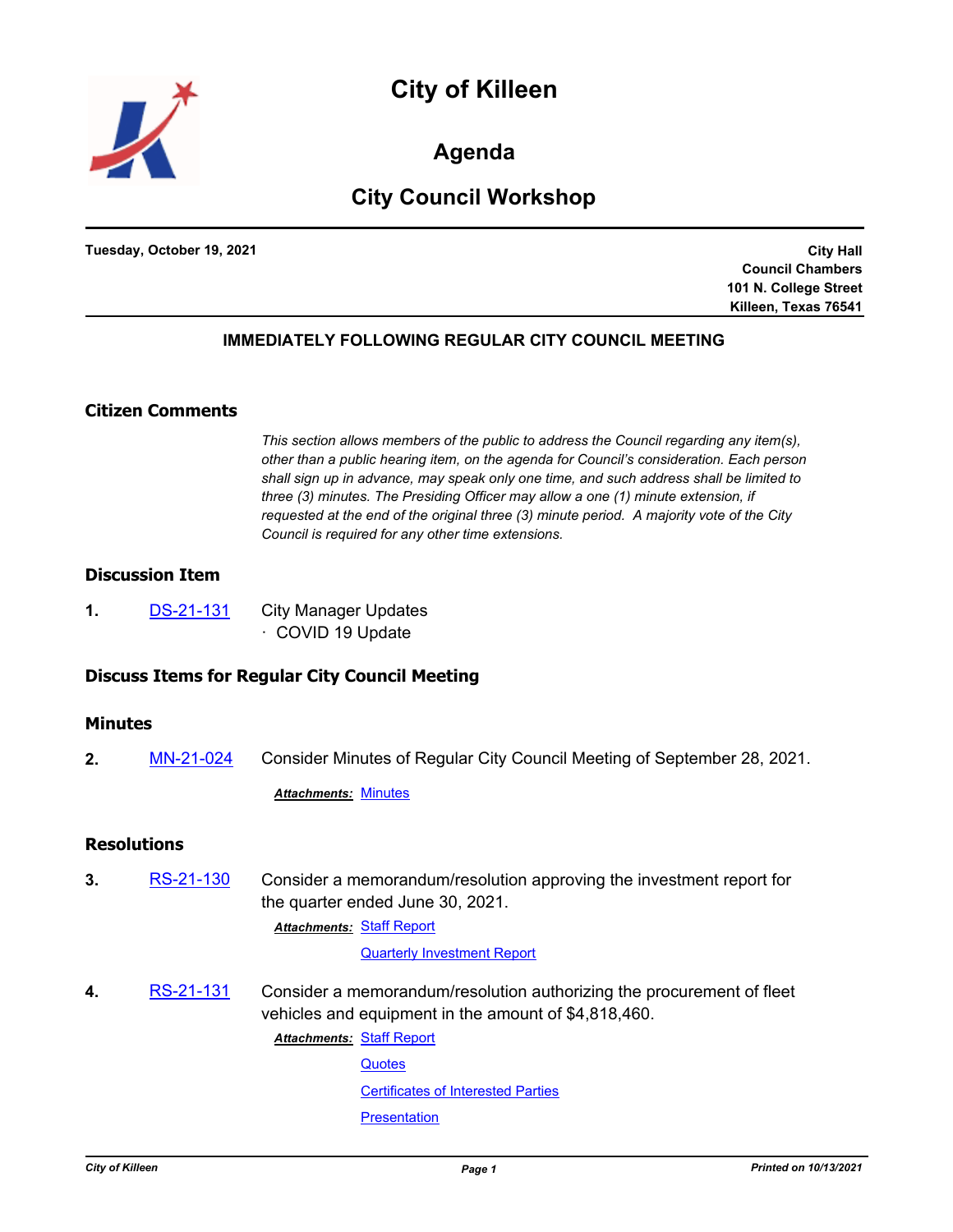**5.** [RS-21-132](http://killeen.legistar.com/gateway.aspx?m=l&id=/matter.aspx?key=5723) Consider a memorandum/resolution authorizing the purchase of police uniforms and accessories from Galls, LLC through the TASB Buyboard in an amount not to exceed \$219,940.

**Attachments: [Staff Report](http://killeen.legistar.com/gateway.aspx?M=F&ID=9ffd2e62-db67-4f74-9c13-ad00da557269.pdf)** 

[Certificate of Interested Parties](http://killeen.legistar.com/gateway.aspx?M=F&ID=51299aac-c844-4f49-a44c-455ba473d241.pdf)

**[Presentation](http://killeen.legistar.com/gateway.aspx?M=F&ID=3c3ccbc3-3e02-479c-9bda-a8cf1d779787.pdf)** 

**6.** [RS-21-133](http://killeen.legistar.com/gateway.aspx?m=l&id=/matter.aspx?key=5724) Consider a memorandum/resolution authorizing the purchase of police duty gear, body armor and ammunition from GT Distributors, Inc, through purchase cooperatives TXMAS and TASB Buyboard, in an amount not to exceed \$186,400.

**Attachments: [Staff Report](http://killeen.legistar.com/gateway.aspx?M=F&ID=194e5276-65ec-4255-a7f6-639facdd1061.pdf)** 

[Certificates of Interested Parties](http://killeen.legistar.com/gateway.aspx?M=F&ID=11280bd2-c323-42d0-8a1d-0243a339e4b6.pdf) [Exclusive Letter](http://killeen.legistar.com/gateway.aspx?M=F&ID=60b1533b-8793-4210-8842-9ca26795ec0e.pdf) **[Presentation](http://killeen.legistar.com/gateway.aspx?M=F&ID=88d2be92-7cb5-4230-ac04-4822ee8c94bc.pdf)** 

**7.** [RS-21-134](http://killeen.legistar.com/gateway.aspx?m=l&id=/matter.aspx?key=5752) Consider a memorandum/resolution appointing members to the Killeen Arts Commission and the Bell County Tax Appraisal District Board of Directors.

[Staff Report](http://killeen.legistar.com/gateway.aspx?M=F&ID=6530ec32-da9c-4bd1-9343-12cbb6ad8937.pdf) *Attachments:*

**[Presentation](http://killeen.legistar.com/gateway.aspx?M=F&ID=048446bd-ad6d-461c-b206-2faf3c334618.pdf)** 

- **8.** [RS-21-135](http://killeen.legistar.com/gateway.aspx?m=l&id=/matter.aspx?key=5753) Consider a memorandum/resolution adopting criteria for use in redistricting the city council districts based on the 2020 Census.
	- **Attachments: [Staff Report](http://killeen.legistar.com/gateway.aspx?M=F&ID=ac292557-b638-4c0d-971d-928cc022cb8a.pdf) [Resolution](http://killeen.legistar.com/gateway.aspx?M=F&ID=b26fa46e-fb02-4df9-a98c-b4b61df02a89.pdf)** [Initial Assessment Letter](http://killeen.legistar.com/gateway.aspx?M=F&ID=7dfa7014-1683-4fa6-8b14-a73cc6746e7f.pdf) **[Presentation](http://killeen.legistar.com/gateway.aspx?M=F&ID=0a285437-2462-457b-ac7d-7ee55b680d5a.pdf)**
- **9.** [RS-21-136](http://killeen.legistar.com/gateway.aspx?m=l&id=/matter.aspx?key=5754) Consider a memorandum/resolution adopting guidelines for submitting redistricting proposals and providing comments for the 2021 redistricting process.
	- **Attachments: [Staff Report](http://killeen.legistar.com/gateway.aspx?M=F&ID=84303813-4a7f-41c8-b9c4-0d67eeb429bd.pdf)** 
		- **[Resolution](http://killeen.legistar.com/gateway.aspx?M=F&ID=670842d2-df25-482a-9900-85f295a9421b.pdf)**

**[Presentation](http://killeen.legistar.com/gateway.aspx?M=F&ID=bb1957ae-bd7a-4cc8-8854-251f0ed8e63f.pdf)** 

# **Public Hearings**

**10.** [PH-21-054](http://killeen.legistar.com/gateway.aspx?m=l&id=/matter.aspx?key=5645) HOLD a public hearing and consider an ordinance approving a written service agreement and the annexation of approximately 19.738 acres of land out of the out of the T. Arnold Survey, Abstract 55; J. W. Morton Survey, Abstract 587; and J. H. Lewis Survey, Abstract 536; lying contiguous to the existing city limits, being generally located approximately 120 feet south of Prewitt Ranch Road and approximately 1,550 feet east of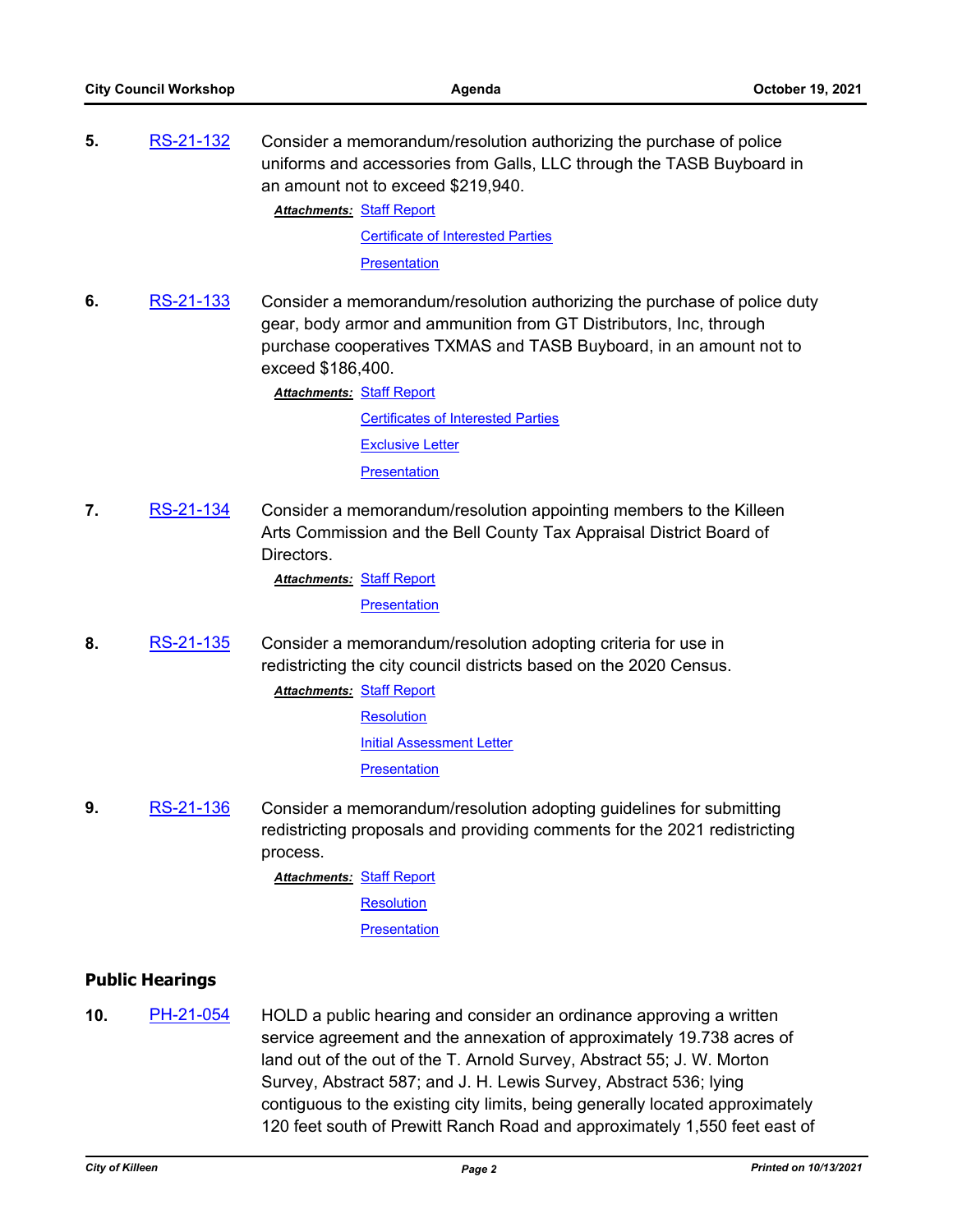Clear Creek Road, Killeen, Texas.

**Attachments: [Staff Report](http://killeen.legistar.com/gateway.aspx?M=F&ID=bc912101-9d24-4e0c-8715-934387ebba48.pdf)** 

**[Petition for Voluntary Annexation](http://killeen.legistar.com/gateway.aspx?M=F&ID=445dea3c-eca6-4e2b-b5a4-852f6e0a7743.pdf) [Maps](http://killeen.legistar.com/gateway.aspx?M=F&ID=1be88d3f-fedc-48db-a604-0c171162adac.pdf)** 

**[Ordinance](http://killeen.legistar.com/gateway.aspx?M=F&ID=edf10a43-76d6-4fd0-99cd-a6f6eabf6c03.pdf)** 

[Service Agreement](http://killeen.legistar.com/gateway.aspx?M=F&ID=ae038d13-8e18-44aa-b9da-199503b5c81b.pdf)

**[Presentation](http://killeen.legistar.com/gateway.aspx?M=F&ID=62882338-70ce-42ed-a865-02cc879598ec.pdf)** 

**11.** [PH-21-055](http://killeen.legistar.com/gateway.aspx?m=l&id=/matter.aspx?key=5729) HOLD a public hearing and consider an ordinance requested by Jerry Scarbrough on behalf of Peggy Scarbrough (Case #Z21-27) to rezone approximately 1.00 acre from "R-1" (Single-Family Residential District) to "B-5" (Business District), being out of the W. L. Harris Survey, Abstract No. 1155, located at 2302 West Stan Schlueter Loop, Killeen, Texas.

> **Attachments: [Staff Report](http://killeen.legistar.com/gateway.aspx?M=F&ID=156490c5-cac1-4408-972f-174109ea48c4.pdf)** [Maps](http://killeen.legistar.com/gateway.aspx?M=F&ID=6809be9a-d679-4e8b-a362-d4828e128634.pdf) **[Minutes](http://killeen.legistar.com/gateway.aspx?M=F&ID=c78e4b0a-75af-476f-8a5a-11bda29e9533.pdf)**

> > **[Ordinance](http://killeen.legistar.com/gateway.aspx?M=F&ID=f00ce907-8521-43d2-8b35-016da54354c3.pdf)**

**[Considerations](http://killeen.legistar.com/gateway.aspx?M=F&ID=73558842-26be-48d1-b948-3925fe63e367.pdf)** 

**[Presentation](http://killeen.legistar.com/gateway.aspx?M=F&ID=b4660943-80f8-44e1-a7a1-e757f325d348.pdf)** 

## **Items for Discussion at Workshop**

| 12. | <b>DS-21-132</b> | Receive Stonetree Golf Course Update from Indigo Golf Course |
|-----|------------------|--------------------------------------------------------------|
|     |                  | <b>Attachments: Presentation</b>                             |
| 13. | DS-21-133        | Receive Senior Citizens Advisory Board Annual Report         |
|     |                  | <b>Attachments: Presentation</b>                             |
| 14. | <b>DS-21-134</b> | Receive Quarterly Financial Report                           |
|     |                  | <b>Attachments: Presentation</b>                             |
| 15. | <b>DS-21-135</b> | Discuss Charter Articles III-IV                              |

## **Adjournment**

*I* certify that the above notice of meeting was posted on the Internet and on the bulletin *boards at Killeen City Hall and at the Killeen Police Department on or before 5:00 p.m. on October 13, 2021.*

*\_\_\_\_\_\_\_\_\_\_\_\_\_\_\_\_\_\_\_\_\_\_\_\_\_\_\_\_\_\_\_*

*The public is hereby informed that notices for City of Killeen meetings will no longer distinguish between matters to be discussed in open or closed session of a meeting.* 

*Lucy C. Aldrich, City Secretary*